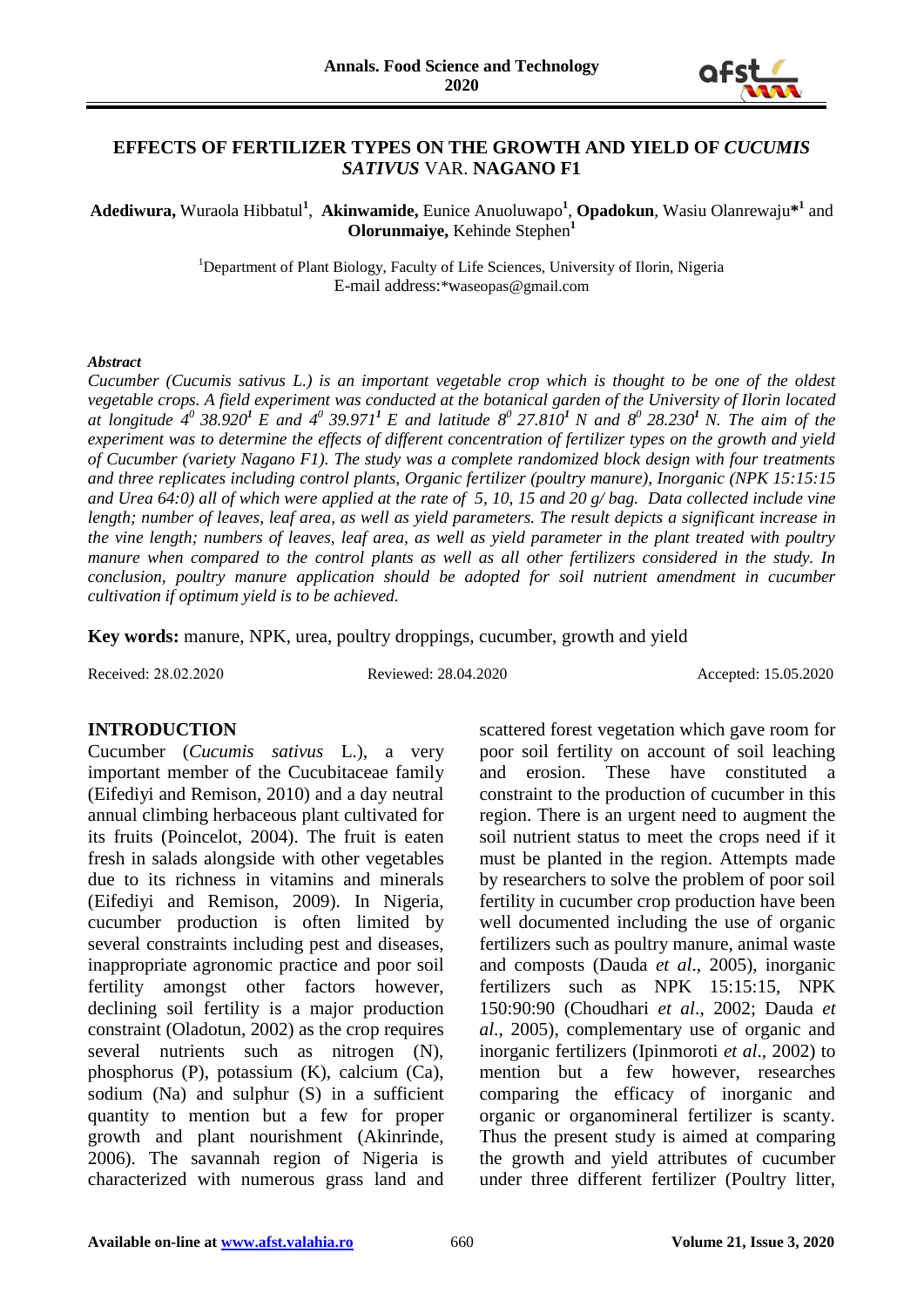

NPK 15:15:15: and Urea 64:0) at four different concentration.

# **MATERIALS AND METHODS**

The experiment was carried out at University of Ilorin Botanical garden which lies in the southern guinea savanna belt of Nigeria with an annual rainfall of 1200 mm and temperature range of 33-34 °C and a distinct dry season. The experiment was a complete randomized block design with three replications per treatments. Thirty nine polythene bags, each with a dimension of  $15\times7\times25$ cm were filled with 5 kg of sandy-loamy soil each. Thereafter, 5, 10, 15 and 20g of poultry droppings, NPK 15:15:15: and Urea 64:0 fertilizers was weighed and mixed in the polythene bag in triplicates. The polythene bags were then perforated randomly to allow water percolation; they were then watered to field capacity for a period of two weeks to give room for mineralization of the fertilizer especially that of the organic source. Five viable seeds of *Cucumis sativus* Var. Nagano F1 were sown at a depth of  $2 - 3$  cm and the bags were watered to field capacity at an interval of 48 hrs throughout the study. Growth parameters such as vine length (cm), number of leaves, leaf area  $(cm<sup>2</sup>)$  as well as component yield attributes were collected at an interval of 2 weeks throughout the study. Data collected were subjected to analysis of variance (ANOVA) using Statistical Package for Social Science (SPSS) version 23.0 and means were separated using Duncan's Multiple Range Test (DMRT) at 5% level of probability. Data collected were presented in table format as means of three replicates.

# **RESULTS AND DISCUSSION**

The result obtained for vine length leaf number leaf area is shown in Tables 1, 2 and 3. At 2 weeks after planting (WAP) a significant highest (p<0.05) vine length, leaf number and leaf area was observed in NPK treated plants when compared to all other treatments considered including the control. Beyond 2 WAP, significant highest leaf number, vine length and leaf area was recorded in the poultry manure treatment irrespective of the concentration (Tables 1, 2 and 3). It is worthy of note that plants treated with urea at all concentration considered recorded significant lowest values for the aforementioned parameters. Significant highest vine length and leaf number in NPK treated plant at the initial stage of the study (2 WAP) could be attributed to the fact that NPK fertilizer is readily available for plant absorption in contrast to poultry manure which must go through a phase of mineralization before it can be available for plant absorption. Significant highest vine length leaf number and leaf area in poultry manure treated plants beyond 2 WAP could be attributed to the availability of the nutrient upon mineralization of the manure in the soil. The result aligns with the findings of Aduloju *et al*., 2010 who attributed the enhancement of morphological growth attributes in cucumber to nutrient from mineralization of organic matter. John *et al*., (2004) also reported an increase in the vegetative growth of cucumber plant with the application of organic fertilizers. Similar observation was also made by Ayinla *et al*., 2018 in a study on the effects of fertilizers forms on the growth, yield and nutrient composition of *Cochorus olitorius.* The yield parameters considered during the experiment revealed that poultry manure and NPK recorded significant highest  $(p<0.05)$ number of fruits, fruit weight, length and circumference when compared to the urea application rates as well as the control plants (Table 4) significant highest component yield in poultry manure treated plants could be adduced to the fact that the plants were exposed to greater light interception on account of a greater leaf area which lead to a higher accumulation of photosynthetic assimilates which contributed immensely to the higher component yields when compared to all other fertilizer types as well as control. This observation agrees with the findings of Eifediyi and Remison, 2010 who reported that the application of fertilizer would led to better utilization of carbon and subsequent synthesis of assimilates. The poultry dropping had a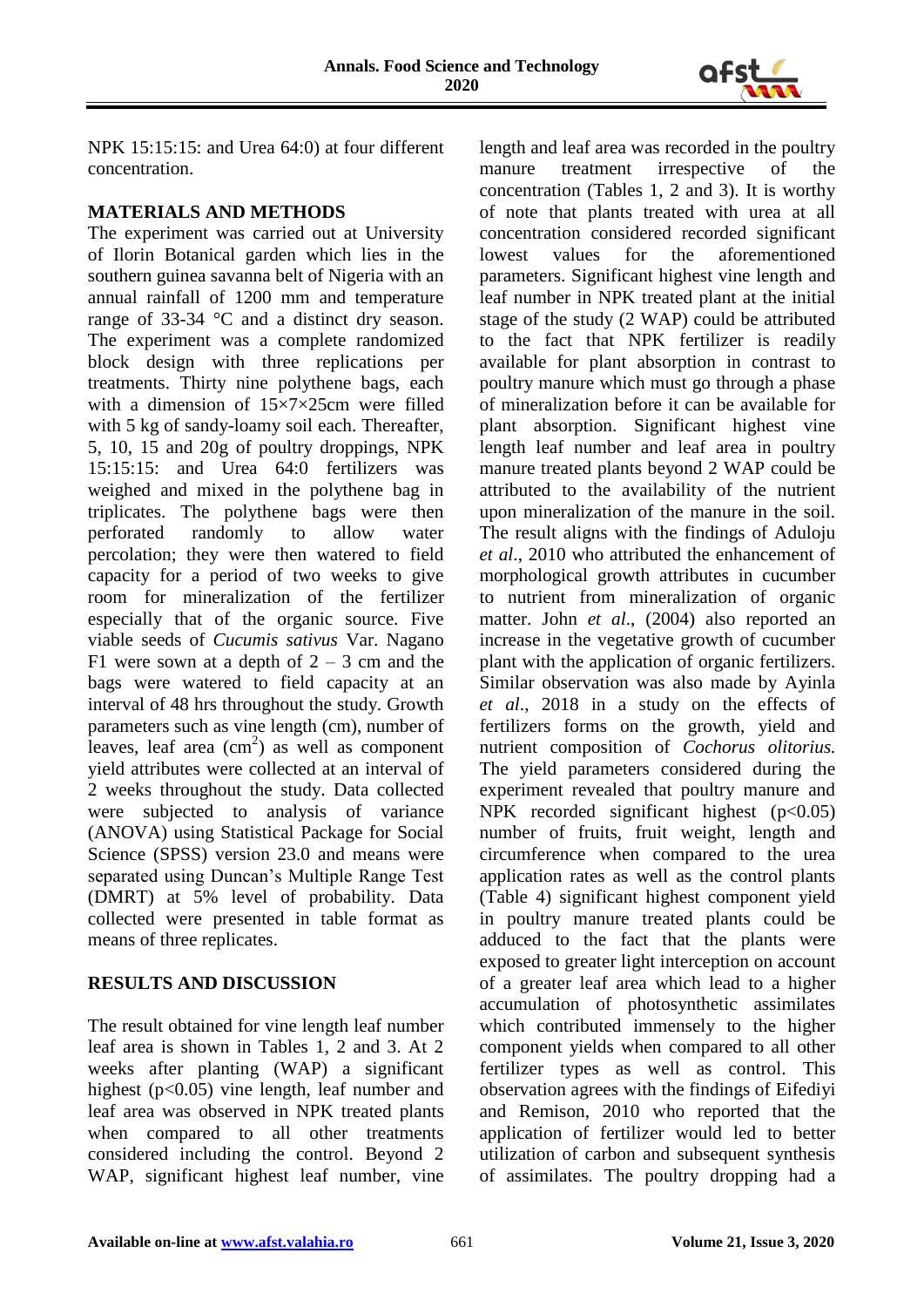

better enhancement effect on growth and yield parameters of cucumber than inorganic fertilizers considered in this study. This could be as a result of nitrogen content of poultry dropping. This was in agreement with Ewulo (2005) who opined that poultry dropping contains high percentage of nitrogen and

phosphorus for the healthy growth of plant when compared to other forms of fertilizers. The superiority and richness of poultry dropping over other fertilizers have been confirmed in many experiments (De-Lannoy and Romain, 2001).

| Treatments                         | Conc. $(g)$ | <b>WEEKS AFTER PLANTING</b> |                          |                                    |                         |
|------------------------------------|-------------|-----------------------------|--------------------------|------------------------------------|-------------------------|
|                                    |             | 2                           | 4                        | 6                                  | 8                       |
|                                    | Control     | 4.00 <sup>cd</sup>          | $16.67^{b\overline{c}}$  | $30.33^{\text{cd}}$                | 36.00 <sup>ef</sup>     |
|                                    | 5           | $26.67^{\text{a}}$          | $46.67^{\text{a}}$       | $57.67^{bc}$                       | 68.33 <sup>bcde</sup>   |
| <b>NPK</b>                         | 10          | $17.67$ <sup>abc</sup>      | $37.67^{ab}$             | $56.00^{bc}$                       | 62.00 <sup>bcde</sup>   |
|                                    | 15          | $20.00$ <sup>abc</sup>      | $40.00^{a}$              | $50.67^{b\overline{c}}$            | $62.67$ <sub>bcde</sub> |
|                                    | 20          | $25.33^{ab}$                | $41.83^{ab}$             | $56.33^{bd}$                       | 60.67 <sup>bcde</sup>   |
|                                    | 5           | 1.00 <sup>d</sup>           | $6.33^{\circ}$           | $11.00^d$                          | $24.67^t$               |
|                                    | 10          | 5.00 <sup>cd</sup>          | $16.00^{bc}$             | 30.00 <sup>cd</sup>                | $37.10$ <sup>def</sup>  |
| <b>UREA</b>                        | 15          | 2.67 <sup>cd</sup>          | $20.00^{\overline{abc}}$ | $29.40^{cd}$                       | $50.00$ <sup>cdef</sup> |
|                                    | 20          | 5.67 <sup>cd</sup>          | $12.33^{b c}$            | $17.50^{\rm d}$                    | $22.83^{f}$             |
|                                    | 5           | $0.67^{\rm d}$              | $18.33^{\text{abc}}$     | $74.00^{ab}$                       | $84.67^{ab}$            |
|                                    | 10          | $20.00$ <sup>abc</sup>      | $35.33$ <sup>abc</sup>   | $89.33^{a}$                        | $101.67^{\text{a}}$     |
| <b>POULTRY</b><br><b>DROPPINGS</b> | 15          | 11.67 <sup>cd</sup>         | 18.50 <sup>abc</sup>     | $73.33^{ab}$                       | $83.67^{a}$             |
|                                    | 20          | $0.67^{\rm d}$              | 16.50 <sup>bc</sup>      | $52.00^{\overline{a}\overline{b}}$ | $80.33^{\text{abc}}$    |

**Table 1**: Effect of different fertilizer types on vine length of cucumber

Values carrying the same letter (s) within the same column are not significantly different at p<0.05

| Treatments       | Conc. $(g)$ | <b>WEEKS AFTER PLANTING</b> |                    |                        |                         |
|------------------|-------------|-----------------------------|--------------------|------------------------|-------------------------|
|                  |             | $\overline{2}$              | 4                  | 6                      | 8                       |
|                  | Control     | 5.00 <sup>ab</sup>          | $6.33^{b}$         | $11.00$ <sup>abc</sup> | $11.67$ <sup>abcd</sup> |
| <b>NPK</b>       | 5           | 8.67 <sup>a</sup>           | $14.33^{a}$        | $16.00^a$              | $13.67$ <sup>abcd</sup> |
|                  | 10          | 4.67 <sup>ab</sup>          | 8.00 <sup>ab</sup> | $15.00^{ab}$           | $12.67$ <sup>abcd</sup> |
|                  | 15          | $3.33^{b}$                  | $8.67^{ab}$        | 10.00 <sup>abc</sup>   | $15.00$ <sup>abcd</sup> |
|                  | 20          | 4.00 <sup>ab</sup>          | 8.00 <sup>ab</sup> | $16.00^a$              | $11.67$ <sup>abcd</sup> |
|                  | 5           | 1.00 <sup>b</sup>           | 2.00 <sup>b</sup>  | $2.67^{\circ}$         | 5.00 <sup>d</sup>       |
| <b>UREA</b>      | 10          | 3.00 <sup>b</sup>           | $6.33^{b}$         | 10.00 <sup>abc</sup>   | $9.33$ bcd              |
|                  | 15          | 1.00 <sup>b</sup>           | 7.67 <sup>ab</sup> | $15.33^{ab}$           | $20.33^a$               |
|                  | 20          | $1.33^{b}$                  | $2.33^{b}$         | $5.67^{bc}$            | 8.00 <sup>cd</sup>      |
|                  | 5           | $1.33^{b}$                  | $4.67^{\rm b}$     | $20.00^a$              | $21.33^{a}$             |
| <b>POULTRY</b>   | 10          | $3.67^b$                    | $7.67^{ab}$        | $19.33^{a}$            | $19.67^{ab}$            |
| <b>DROPPINGS</b> | 15          | $1.33^{b}$                  | $3.67^b$           | $20.00^a$              | $18.67^{ab}$            |
|                  | 20          | $0.67^b$                    | 7.00 <sup>ab</sup> | $11.67$ <sup>abc</sup> | 17.33 <sup>abc</sup>    |

**Table 2**: Effect of different fertilizer types on leaf number of cucumber

Values carrying the same letter (s) within the same column are not significantly different at p<0.05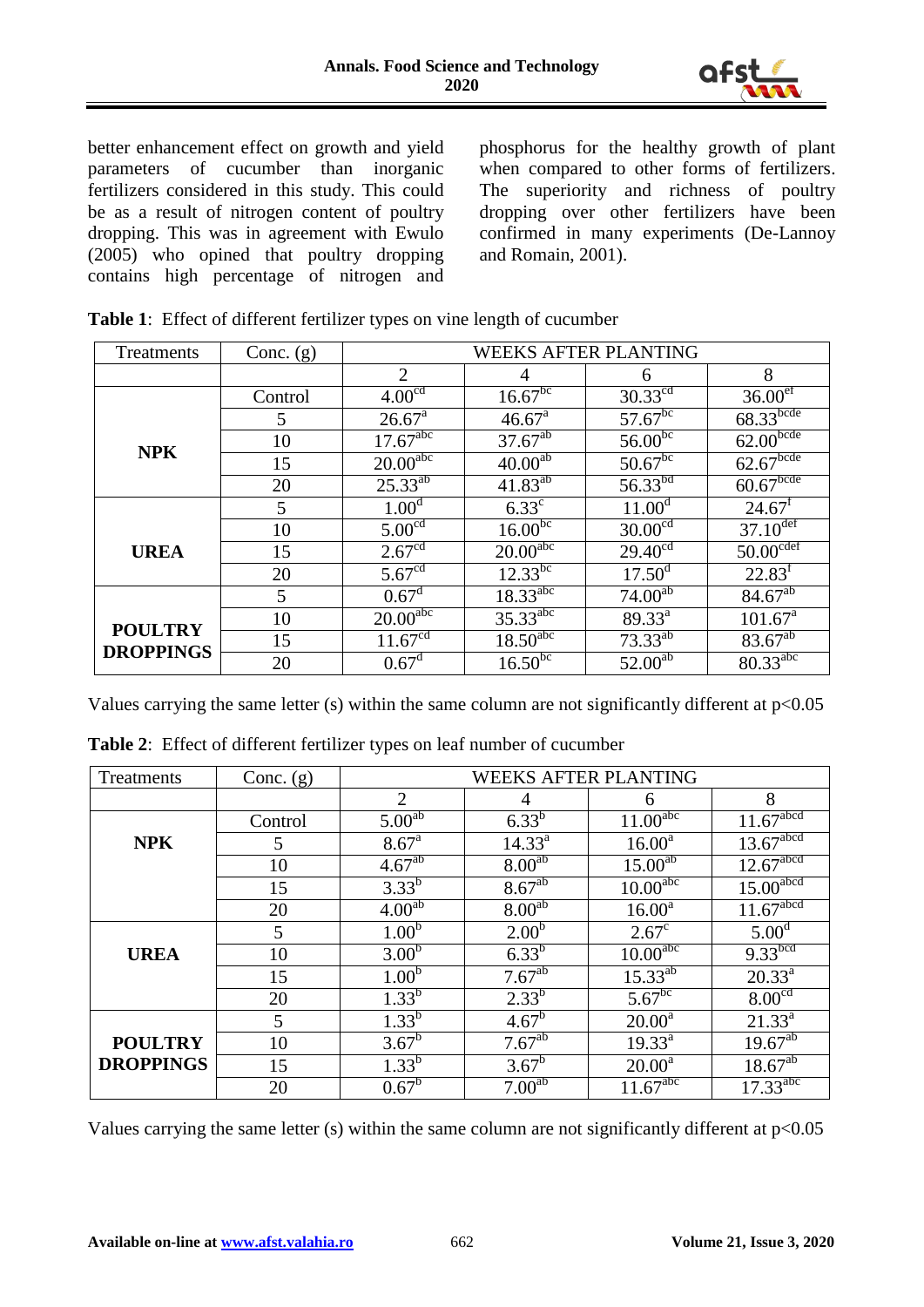

| Treatments       | Conc. $(g)$ | <b>WEEKS AFTER PLANTING</b> |                          |                          |                         |  |
|------------------|-------------|-----------------------------|--------------------------|--------------------------|-------------------------|--|
|                  |             | $\mathcal{D}_{\mathcal{L}}$ |                          | 6                        | 8                       |  |
|                  | Control     | $3.43^{\circ}$              | $7.53^{\circ}$           | $10.18^{\circ}$          | $29.77^{bc}$            |  |
| <b>NPK</b>       | 5           | $8.25^{6c}$                 | $42.06^{\text{abc}}$     | $39.92$ <sup>abc</sup>   | $51.68$ <sup>abc</sup>  |  |
|                  | 10          | $14.5\overline{1^{abc}}$    | $49.35^{\text{a}}$       | $42.57$ <sup>abc</sup>   | $49.97$ <sup>abc</sup>  |  |
|                  | 15          | $15.98^{\text{abc}}$        | $46.68^{ab}$             | $49.25$ <sup>abc</sup>   | $58.44$ <sup>abc</sup>  |  |
|                  | 20          | $27.95^{ab}$                | $44.76^{ab}$             | $43.53^{\overline{abc}}$ | $58.23$ <sup>abc</sup>  |  |
|                  | 5           | $3.47^{\circ}$              | $15.56$ <sup>abc</sup>   | $11.28^{\circ}$          | $15.95^{\circ}$         |  |
| <b>UREA</b>      | 10          | $9.15^{b}$                  | $18.23^{\text{abc}}$     | $55.21^{ab}$             | $59.49$ <sup>abc</sup>  |  |
|                  | 15          | $10.87^{bc}$                | $20.03^{\text{abc}}$     | 53.73 <sup>ab</sup>      | $63.02^{\overline{ab}}$ |  |
|                  | 20          | $5.38^{\circ}$              | $10.70^{b\bar{c}}$       | $14.53^{bc}$             | $48.21$ <sup>abc</sup>  |  |
|                  | 5           | $17.87^{\text{abc}}$        | $28.27$ <sup>abc</sup>   | $39.95$ <sup>abc</sup>   | $48.38^{\text{abc}}$    |  |
| <b>POULTRY</b>   | 10          | $24.18^{abc}$               | $44.31^{\overline{abc}}$ | $59.10^a$                | $78.00^{\rm a}$         |  |
| <b>DROPPINGS</b> | 15          | $14.93^{\text{abc}}$        | $27.07$ <sup>abc</sup>   | 29.33 <sup>abc</sup>     | $64.33^{\overline{ab}}$ |  |
|                  | 20          | $33.79^{\rm a}$             | $52.65^{\text{a}}$       | 56.78 <sup>ab</sup>      | $69.52^{ab}$            |  |

Values carrying the same letter (s) within the same column are not significantly different at  $p<0.05$ 

| <b>Treatments</b> | <b>Concentration</b> | <b>Number of</b>  | <b>Fruit weight</b> | Fruit             | Fruit              |
|-------------------|----------------------|-------------------|---------------------|-------------------|--------------------|
|                   |                      | fruit             |                     | circumference     | length             |
|                   | Control              | 0.00 <sup>b</sup> | 0.00 <sup>b</sup>   | 0.00 <sup>a</sup> | 0.00 <sup>b</sup>  |
|                   | 5                    | 2.00 <sup>a</sup> | $17.98^{b}$         | $4.15^{\rm a}$    | $3.183^{ab}$       |
| <b>NPK</b>        | 10                   | 2.00 <sup>a</sup> | $95.23^{ab}$        | 9.57 <sup>a</sup> | $9.23^{ab}$        |
|                   | 15                   | 0.00 <sup>b</sup> | 0.00 <sup>b</sup>   | 0.00 <sup>b</sup> | 0.00 <sub>b</sub>  |
|                   | 20                   | 0.00 <sup>b</sup> | 0.00 <sup>b</sup>   | 0.00 <sup>b</sup> | 0.00 <sup>b</sup>  |
|                   | 5                    | 0.00 <sup>b</sup> | 0.00 <sup>b</sup>   | 0.00 <sup>a</sup> | 0.00 <sub>b</sub>  |
| <b>UREA</b>       | 10                   | 2.00 <sup>b</sup> | $107.80^{\text{a}}$ | $11.00^a$         | $12.53^{ab}$       |
|                   | 15                   | 2.00 <sup>a</sup> | $49.57^{ab}$        | $4.33^{a}$        | $5.67^{ab}$        |
|                   | 20                   | 0.00 <sup>b</sup> | 0.00 <sup>b</sup>   | 0.00 <sup>a</sup> | 0.00 <sup>b</sup>  |
|                   | 5                    | 2.00 <sup>a</sup> | $33.52^{ab}$        | 4.17 <sup>a</sup> | 4.80 <sup>ab</sup> |
| <b>POULTRY</b>    | 10                   | 3.00 <sup>a</sup> | $121.09^a$          | $9.31^{a}$        | $11.75^{ab}$       |
| <b>DROPPINGS</b>  | 15                   | 3.00 <sup>a</sup> | $151.90^a$          | $12.00^a$         | $14.83^a$          |
|                   | 20                   | 2.00 <sup>a</sup> | $52.90^{ab}$        | $4.50^{\rm a}$    | $4.50^{ab}$        |

**Table 4:** Effect of different fertilizer types on yield parameters of cucumber

Values carrying the same letter (s) within the same column are not significantly different at  $p<0.05$ 

# **CONCLUSION**

Despite the fact that mineralization is a prerequisite to the availability of nutrients for plants in poultry manure treated plants at all concentration considered, it still had the highest enhancement effect on the growth performance and yield of cucumber when compared to other fertilizer types considered

### **ACKNOWLEDGMENTS**

Authors are thankful to the Department of Plant Biology, University of Ilorin for providing the necessary facilities for this work.

### **REFERENCES**

[1] Aduloju, M.O., Fawole, O. B., Abubakar, A. J. and Olaniyan, J. O. (2010). Effect of sawmill waste, Animal manure and NPK fertilizer on the performance of okra (*Abemoschus esculentus* L.